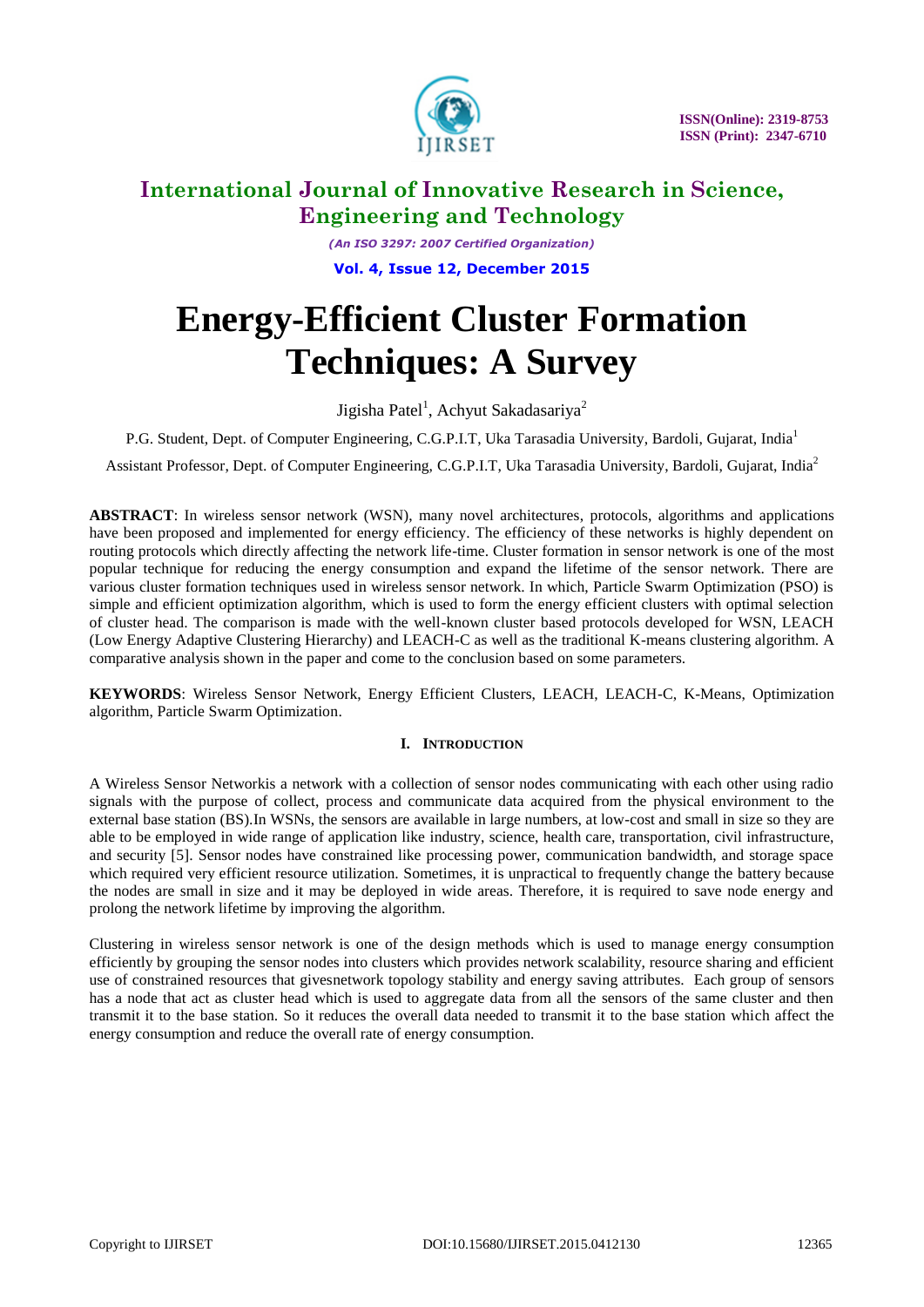

*(An ISO 3297: 2007 Certified Organization)* **Vol. 4, Issue 12, December 2015**



Fig. 1. Clustering in wireless sensor network [7]

The fig.1 shows the basic structure of clustering in WSN. In which the cluster head of each group is transmits the data to the sink node or base station. Several cluster based protocol used for maximizing the sensor network lifetime. The LEACH (Low Energy Adaptive Clustering Hierarchy) protocol is a distributed cluster-based protocol which finds the optimal number of clusters in WSNs in order to save energy and enhance the network lifetime. The LEACH does not guarantee that the desired number of clusters heads is selected and the selected cluster heads are not evenly poisoned across the network. The LEACH-centralized (LEACH-C) protocol is the improvement of the LEACH protocol which uses the centralized approach for cluster formation. The K-Means is also one of the technique used for clustering which is known as unsupervised clustering algorithm.

The optimal selection of the cluster heads with high energy that scattered evenly in the area is the NP-hard problem (nondeterministic polynomial time) [3]. Hence, evolutionary algorithms is more suitable to solve this types of problems. The particle swarm optimization (PSO) is one of the evolutionary computing technique that is based on the behaviour of the social behaviour of a flock of birds. Thus PSO technique is also reduces the energy consumption in WSNs by selecting the cluster head in optimal way. The paper presents the overview of the LEACH, K-Means and PSO cluster formation techniques.

### **II. RELATED WORK**

### **1. Low Energy Adaptive Clustering Hierarchy (LEACH)**

LEACH is the distributed cluster-based protocol used for the clustering in WSNs. In LEACH, every sensor node elects itself with some probability. The algorithm is run periodically and the probability of becoming a cluster head for each period is chosen to ensure that every node becomes a cluster head at least once within 1/*P* rounds, where *P* is the predetermined percentage of cluster heads [1].



Fig. 2. LEACH operation [4]

The LEACH protocol operates in rounds in which each round consist two phases which are set-up phase and steady phase. Setup phase include advertisement phase and cluster set-up phase while steady phase include schedule creation and data transmission.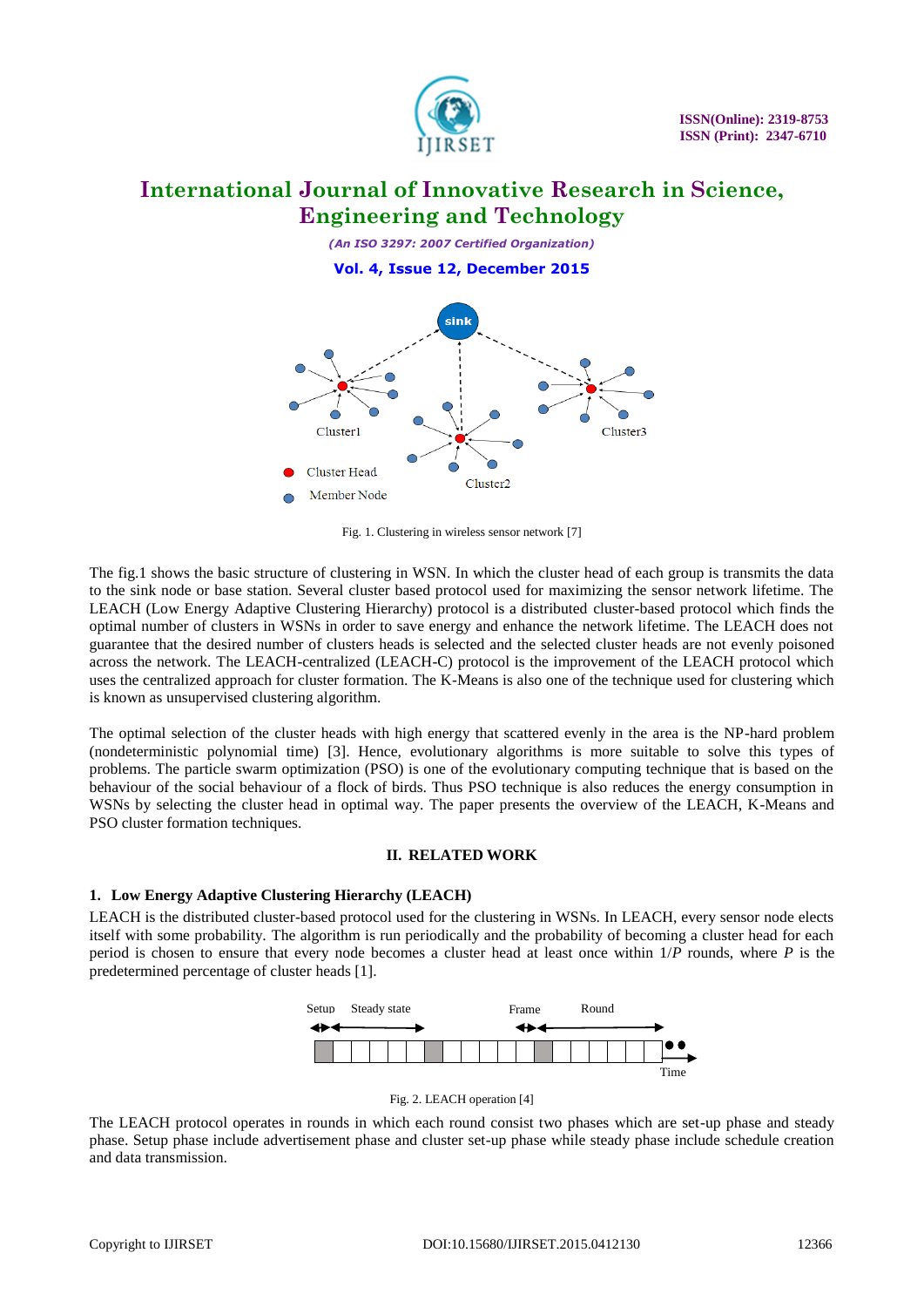

*(An ISO 3297: 2007 Certified Organization)*

### **Vol. 4, Issue 12, December 2015**

### **2.LowEnergy Adaptive Clustering Hierarchy- Centralized (LEACH-C)**

LEACH protocol provides the distributed cluster formation but it does not guarantee the number of cluster head nodes selected and the cluster head may be appear in the edge of the network [6]. So the centralized approach which is the improvement of the LEACH is used for produce better clusters in WSNs. The LEACH-C uses the centralized algorithm and the same steady state phase as LEACH. In set-up phase of LEACH-C, each node sends information about its current location and energy level to the base station. Then the base station computes the average node energy and the node whichever nodes have energy above average energy can be cluster head for the current round. The steady state phase is same as the LEACH protocol.

### **3. K-Means**

K- Means is known as unsupervised clustering algorithm. Which is most widely used clustering approach that attempts to find the centre point of cluster by minimizing the distance between points assigned to be within a cluster and at the centre of that cluster [3].The K-Means applied to partition thenetwork into k-clusters based on the distance between an elected cluster head and the nodes belong to the same cluster.



Fig. 3. Flow of clustering in K-Means algorithm [5]

The fig. 3 shows the flowchart of K-Means clustering algorithm in which the arbitrarily k clusters are obtained from the sensor nodes.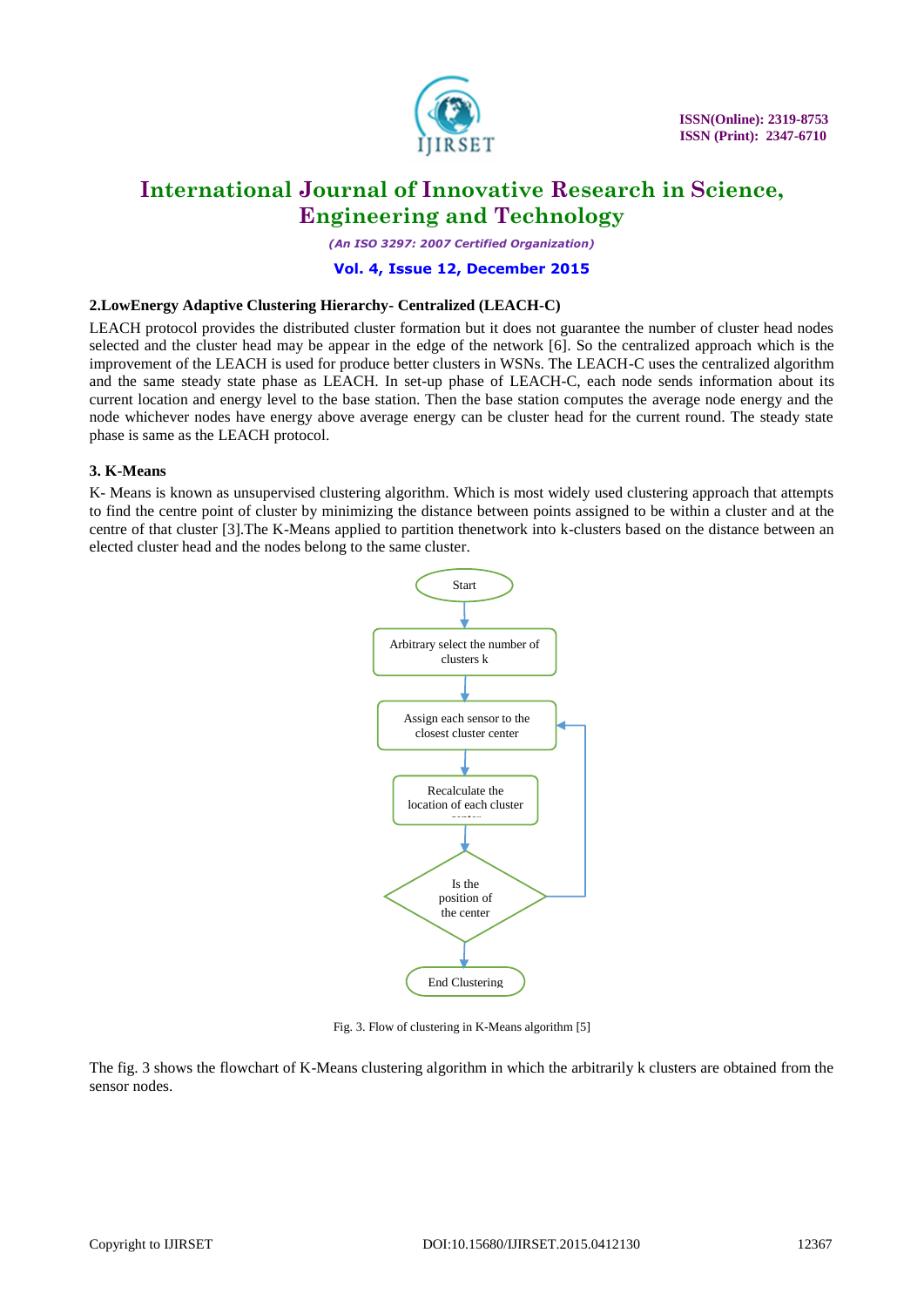

*(An ISO 3297: 2007 Certified Organization)*

### **Vol. 4, Issue 12, December 2015**

### **4. Particle swarm Optimization (PSO)**

The PSO is an evolutionary algorithm which is based on the behaviour of flock of birds and the set of potential solutions are called particles that are initialized randomly. In which each particles flown in multi-dimensional search space to find the global position. Each particle maintains the best individual position and global position and moves towards better solution space to result in best fitness value [8][9].



Fig. 4. Flow of PSO algorithm for Cluster setup [1]

The fig. 4 shows the PSO algorithm for cluster setup WSNs. In which each particles initialized with the position and velocity value and then according to find the best fitness value to find the optimal selection of cluster head and the sensor nodes related to that cluster.The operation of theprotocol is based on a centralized control algorithm that is implemented at the Base Station (BS), which is a node with a large amount of energy supply. This protocol operates in rounds, where each round begins with a setup phase at which clusters are formed and followed by a steady state. At the starting of each setup phase, all nodes send information about their current energy status and locations to the BS. Based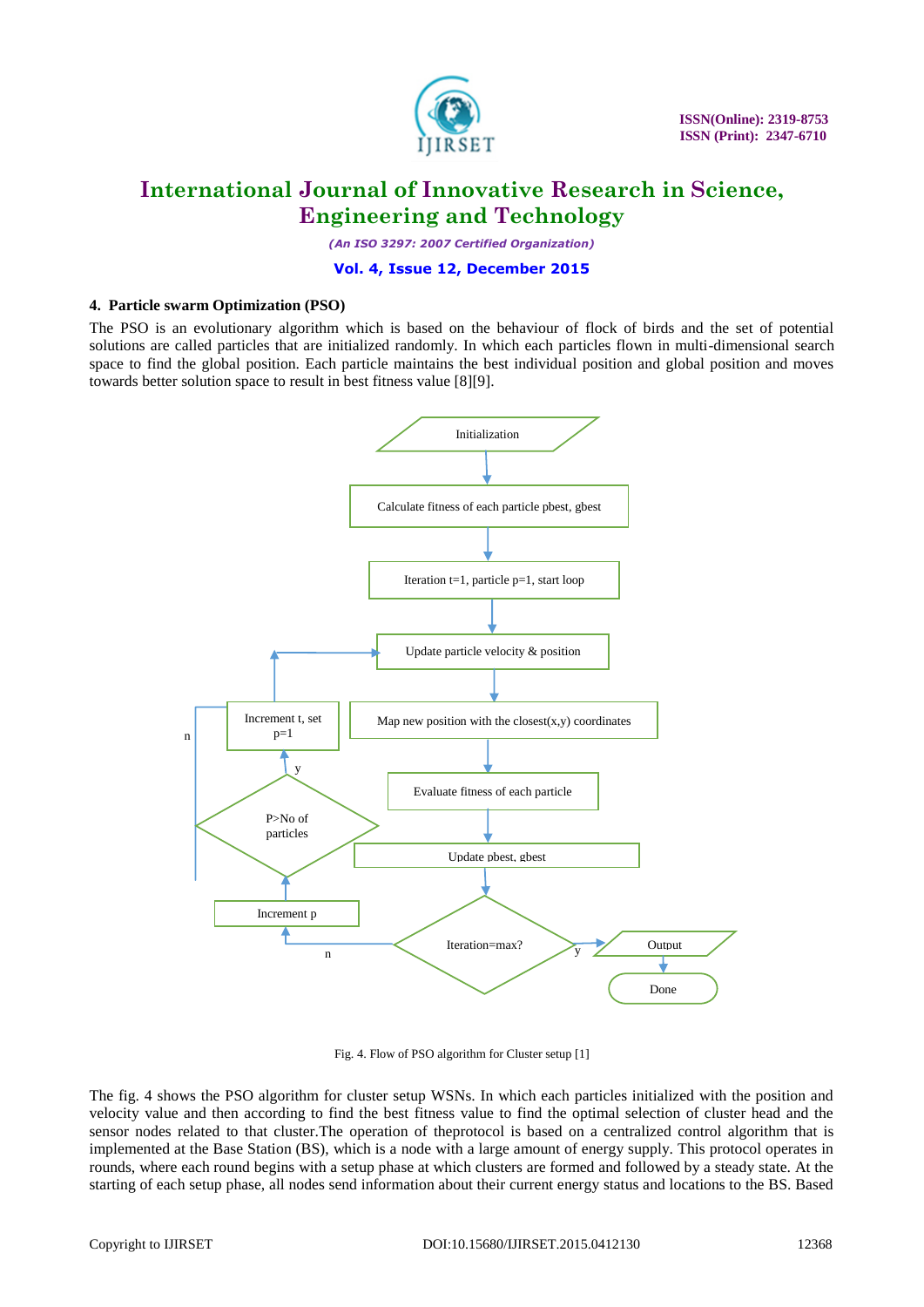

*(An ISO 3297: 2007 Certified Organization)*

### **Vol. 4, Issue 12, December 2015**

on this information, the BS computes the average energy level of all nodes. The nodes with sufficient energy that are selected as cluster heads and the nodes with an energy level above the average are eligible to be a cluster head candidate for this round. Then, the BS runs the optimization algorithm to determine the best cluster heads that can minimize the cost function.

#### **III. COMPARATIVE ANALYSIS**

A comparative analysis of the LEACH, LEACH-C, K-Means and PSO is based on parameters like network lifetime, energy consumption of sensor nodes and delivery of data to the base station is shown in the table 1.The LEACH gives the less satisfieable network lifetime compared to the LEACH-C because the cluster head location is sometimes located nearer to the edge of the network while the LEACH-C gives the improved network lifetime as selection of the cluster head is performed in centralized manner by the base station. The K-means also gives the better network and less consumption of energy compared to the LEACH and LEACH-C. Where the PSO selects the location of cluster head in optimal way. So, it achieves all the parameters and gives the improved network lifetime and energy-efficient clustering in WSN.

| <b>Clustering</b><br><b>Techniques</b> | <b>Parameters</b>                    |                              |                                                   |  |  |
|----------------------------------------|--------------------------------------|------------------------------|---------------------------------------------------|--|--|
|                                        | <b>Network</b><br><b>Lifetime</b>    | <b>Energy</b><br>Consumption | Data<br><b>Received by</b><br><b>Base station</b> |  |  |
| <b>LEACH</b>                           | Good                                 | High                         | Average                                           |  |  |
| <b>LEACH-C</b>                         | Better than<br><b>LEACH</b>          | Lower than<br><b>LEACH</b>   | Good                                              |  |  |
| <b>K-Means</b>                         | Better than<br>LEAH-C                | Lower than<br><b>LEACH-C</b> | More than<br>LEACH-C                              |  |  |
| <b>PSO</b>                             | <b>Better</b><br>network<br>lifetime | Very low                     | More data<br>delivered                            |  |  |

|  |  |  | Table 1. Comparison of cluster formation techniques |
|--|--|--|-----------------------------------------------------|
|  |  |  |                                                     |

#### **IV.CONCLUSION AND FUTURE SCOPE**

There are various cluster formation techniques used in wireless sensor network. This Paper gives the overview of the several energy efficient cluster formation techniques like LEACH, LEACH-C, K-Means and PSO techniques. By means of comparative analysis based on parameters which shows that the PSO algorithms gives better network lifetime, less consumption of energy and more data delivered to the base station compared to the other techniques.The Performance of PSO search can suffer if the maximum velocity is inappropriately set, which can be improved in future.